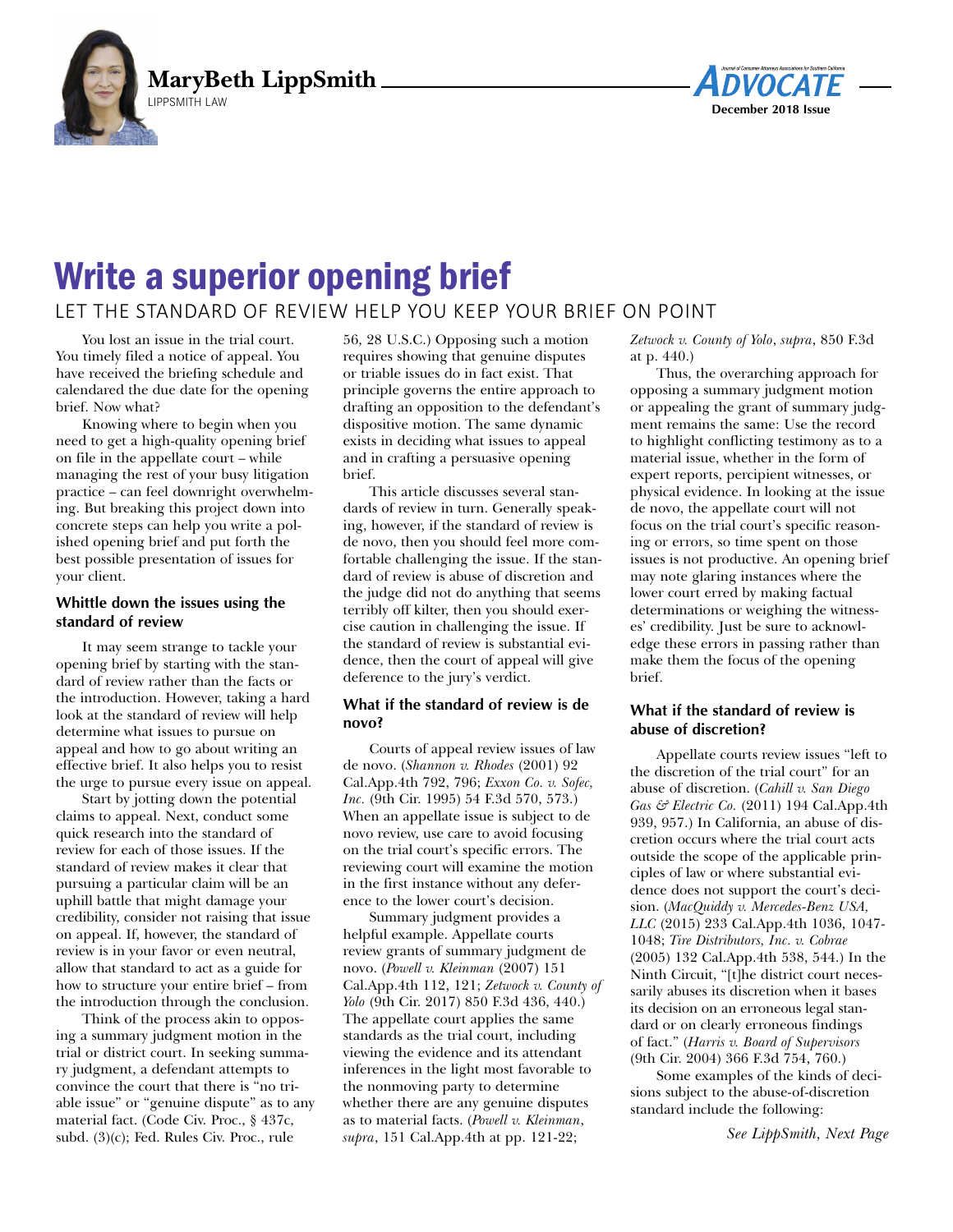

The decision to grant or deny a preliminary injunction (*Continental Baking Co. v. Katz* (1968) 68 Cal.2d 512, 527; *Harris v. Board of Supervisors, supra*, 366 F.3d at p. 760);

The dismissal of a complaint (*Fox v. Ethicon Endo-Surgery, Inc.* (2005) 35 Cal.4th 797, 810; *Cooper v. Tokyo Electric Power Co., Inc.* (9th Cir. 2017) 860 F.3d 1193, 1210);

The denial of leave to amend a complaint (*Fox v. Ethicon*, *supra*, 35 Cal.4th at p. 810; *Gardner v. Martino* (9th Cir. 2009) 563 F.3d 981, 990);

Evidentiary rulings (*Employers Reinsurance Co. v. Superior Court* (2008) 161 Cal.App.4th 906, 919; *Glanzman v. Uniroyal, Inc.* (9th Cir. 1989) 892 F.2d 58, 59);

Decisions as to discovery sanctions (*Doppes v. Bentley Motors, Inc.* (2009) 174 Cal.App.4th 967, 1000; *Fjelstad v. American Hondo Motor Co., Inc.* (9th Cir. 1985) 762 F.2d 1334, 1337);

Decisions to grant, lift or modify a protective order (*Raymond Handling Concepts Corp. v. Superior Court* (1995) 39 Cal.App.4th 584, 591; *Phillips ex rel. Estates of Byrd v. General Motors Corp*, (9th Cir. 2002) 307 F.3d 1206, 1210);

The enforcement of a settlement agreement (*Greyhound Lines Inc. v. Superior Court* (1979) 98 Cal.App.3d 604, 609; *Adams v. Johns-Manville Corp.* (9th Cir. 1989) 876 F.2d 702, 704);

The decision to bifurcate a trial (*Ortiz v. HPM Corp.* (1991) 234 Cal.App.3d 178, 181; *Exxon Co v. Sofec, Inc.* (9th Cir. 1995) 54 F.3d 570, 575);

The formulation of jury instructions (*Moreno v. Fey Manufacturing Corp.* (1983) 149 Cal.App.3d 23, 28; *Cooper v. Firestone Tire and Rubber Co.* (9th Cir. 1991) 945 F.2d 1103, 1106);

The denial of a motion for a new trial (*David v. Hernandez* (2014) 226 Cal.App.4th 578, 588–589; *Glanzman v. Uniroyal*, *supra*, 892 F.2d at p. 59);

A plaintiff 's entitlement to prejudgment interest (*Bullis v. Security P. Nat. Bank* (1978) 21 Cal.3d. 801, 814; *Adams v. Johns-Manville*, *supra*, 876 F.2d at p. 704);

Certification of a class action or approval of a class action settlement (*Dunk v. Ford Motor Co.* (1996) 48

Cal.App.4th 1794, 1805-1806; *In re Volkswagen* (9th Cir. 2018) 895 F.3d 597, 606); and

The award of fees and costs to class counsel (*Lealao v. Beneficial Cal., Inc.* (2000) 82 Cal.App.4th 19, 26; *In re Bluetooth Headset Products Liability Litigation* (9th Cir. 2011) 654 F.3d 935, 940).

When appealing a decision subject to the abuse-of-discretion standard, the appeal focuses on the specific decision the trial court made. Examine the trial or district court's order with a fine-tooth comb for a legal or factual error. Did the court apply the incorrect law? Did the court choose the correct legal standard but misinterpret or misapply it? Did the court impose an additional burden on your client not otherwise required by law, such as by getting the burden shifting wrong or applying the wrong standard of proof?

Alternatively, the court may have made a factual error. Did the court ignore any aspect of the evidence presented? Did the court misunderstand or misconstrue the evidence presented? Did the court make factual findings unsupported by the record or make factual determinations where issues were in dispute?

A discretionary error that involves the incorrect application of the law or that relies on an erroneous factual conclusion presents a solid issue for appeal. By contrast, think carefully about appealing an issue reviewed for abuse of discretion that does not involve an apparent legal or factual error.

#### **What if the standard of review is substantial evidence?**

Alternatively, the issue on appeal may be subject to the substantial evidence standard. For example, appellate courts review a judgment notwithstanding the verdict for substantial evidence. (*Mason v. Lake Dolores Grp., LLC* (2004) 117 Cal.App.4th 822, 829; *Raynor Bros v. American Cyanimid Co.* (9th Cir. 1982), 695 F.2d 382, 385.) In California, "[t]he ultimate test is whether it is reasonable for a trier of fact to make the ruling in question in light of the whole record." (*Roddenberry v. Roddenberry* (1996)

(44 Cal.App.4th 634, 652.) In the Ninth Circuit, "[t]he jury's verdict should be accepted if it could reasonably have been reached." (*Raynor Bros. v. American Cyanimid*, *supra*, 695 F.2d at p. 385.)

The substantial evidence standard shows great deference to the jury's verdict. The decision about whether to appeal a JNOV depends on who won the trial. If the jury found for your client, the trial court took away that verdict in granting a defendant's JNOV, and any conceivable evidence supports the verdict, the substantial evidence standard is in your favor. If, on the other hand, the jury found for the defendant, the plaintiff thereafter sought judgment notwithstanding the verdict, and the court denied the plaintiff 's motion, the likelihood of winning an appeal challenging the denial of JNOV is exceedingly low. Tread carefully in making that issue the focus of your appeal.

Of course, there may be other standards of review to think about before drafting an opening brief, such as clear error or the standard for prejudice. Whatever the standard, be sure to take some time before diving into the brief to assess the potential issues, research the applicable standard of review, and make an informed decision about what issues to pursue on appeal and how best to frame them.

#### **Let the issues shine with good writing practices**

Writing a high-quality opening brief does not mean using flowery sentences, copious block quotes, or arcane synonyms found in an online thesaurus. Oftentimes, less is certainly more. Try using short sentences and short paragraphs. If a sentence exceeds several lines, break it up into more than one sentence. If a paragraph spills beyond half a page, consider breaking it up into smaller paragraphs.

Where possible, use active voice, descriptive verbs, and detailed adjectives. Rather than writing that Jane's car was hit by Bob, write that Bob plowed his heavyduty pickup truck into the driver's side of Jane's compact hatchback, at 45 miles per hour on a rainy, summer morning.

*See LippSmith, Next Page*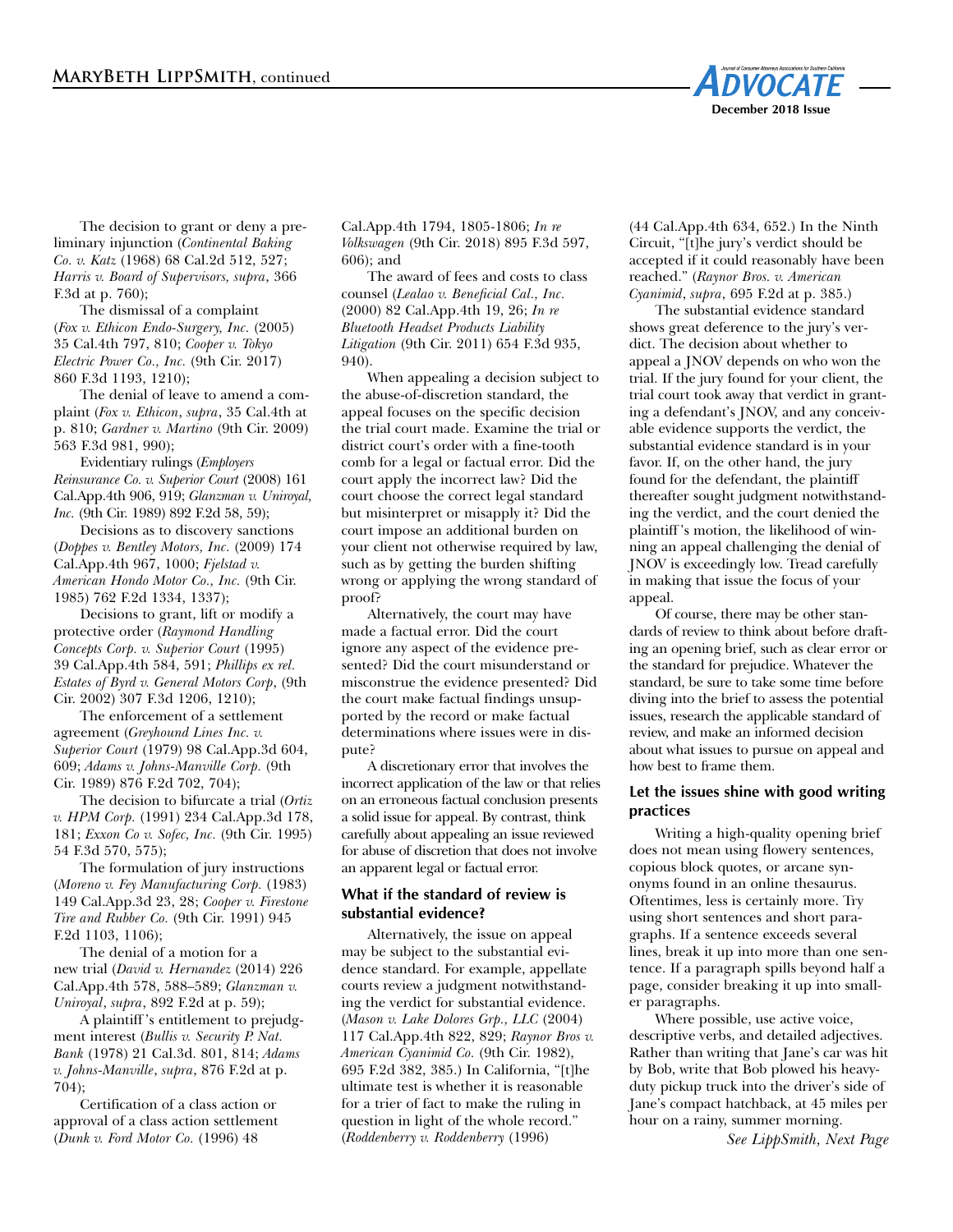

Consider skipping long footnotes. The occasional footnote to explain an abbreviation or other convention makes sense. This sort of footnote states that "AA" stands for Appellant's Appendix or "ER" stands for Excerpt of Record. Otherwise, consider using footnotes sparingly. Where you have written a footnote that gets into an extensive argument that advances the analysis, try copying and pasting the text of that footnote into body of the brief to see if it works. Burying discussion of the issues in footnotes may squander an opportunity to make a cogent and helpful point where the reviewing court most expects it.

### **The facts are everything**

Unless you are appealing a pure issue of law, such as the interpretation of a statute or an issue of first impression, the facts are everything. The facts allow you to tell your client's story the way you want to tell it. The facts allow you to highlight evidence that paints your client in the best or most sympathetic light, even if those facts do not have much bearing on the legal issue before the court. The facts allow you to humanize your client and bring her injury to light in a way that is not tethered to the legal analysis but that can prove beneficial to the presentation of your case.

Start by introducing your client. Instead of writing that John Doe sued Bob Smith for damages following an automobile accident, take the opportunity to tell the reader about Jane first. A more effective approach might say something like the following:

Jane Doe, a 35-year-old mother, lives in Santa Monica, California with her husband, John, and their two daughters. Jane recently left her job as an accountant to focus on raising her children. In the summer of 2012, Jane dropped her daughters off at summer camp. When she exited the parking lot, she turned left on a green arrow. A speeding pickup truck broadsided Jane's car midturn. Jane remains in a persistent vegetative state. John sued Bob Smith, the driver of the pickup truck, for damages related to Jane's accident.

That Jane used to work as an accountant, lives in Santa Monica, and took a break from her career to raise her children has little to do with whatever legal issue may be the focus of the appeal. However, many jurists in California (and their law clerks or staff attorneys) know a woman who resembles Jane. Helping the reader see Jane's humanity cannot hurt.

When writing the facts, keep the standard of review in mind. In appealing an issue of law, set forth the facts in the light most favorable to your client's reading of the applicable law. In appealing the dismissal of a case following a demurrer or motion to dismiss, ground the facts in the allegations set forth in the operative complaint. In appealing a grant of summary judgment, portray the facts in the light most favorable to John, the nonmoving party.

Sometimes, in appealing a grant of summary judgment, it works to casually mention conflicting evidence on material factual issues in the fact section in order to queue up the legal analysis. For instance, Bob may argue that Jane's bad driving caused the accident. The fact section can be a place to beat back this idea, well before the brief even gets to the analysis. For example, the factual explanation of the accident might read as follows:

John presented evidence from the summer camp's security camera that Jane turned left out of the camp parking lot on a green arrow. Other evidence in opposition to Bob's summary judgment motion included a police report in which the officer concluded Jane was driving within the speed limit at the time of the accident. A camp counselor also testified at his deposition that he observed Jane driving carefully just before the accident. However, a passenger in Bob's car testified that Jane unexpectedly turned in front of the pickup truck, against the traffic light, and that the roads were slick with rain.

This brief statement about Bob's competing evidence plants a seed that there are, in fact, triable issues of material fact in dispute, and the trial court got

it wrong in granting summary judgment to Bob.

When writing the facts, make a conscious decision about what to do about the bad facts. Every case has them. Awful facts that cannot be presented in a better light on appeal may end up on the chopping block. Another option can be to just include a bad fact as plainly and quickly as possible before moving on to the rest of the factual background.

Sometimes, though, bad facts can be presented in a new light. Remember that the appellate court has no familiarity with the case. The facts the trial court fixated on in deciding a motion or presiding over trial may not interest the appellate panel nearly as much. Try to take a step back and look at the facts with fresh eyes. Talking over the case with a colleague unfamiliar with the matter can help to determine which facts to gloss over and which to showcase.

### **Ditch the boring recitation of procedural history**

Nothing proves more mind-numbing than a brief that ticks off a rote recitation of the procedural history. Everyone has read this kind of brief. It goes something like this: On January 1, 2018, John sued Bob for negligence. On January 15, 2018, Bob answered the complaint. On February 1, 2018, Bob served discovery on John. And so on for pages and pages.

Unless the dates have some particular significance, such as when the statute of limitations is at issue, the procedural history need not include every single date. Even if you opt to include the date of every filing, try to avoid writing every sentence to follow the exact same format. An alternate approach might be the following: On January 1, 2018, John sued Bob for negligence in Los Angeles County Superior Court. Bob timely answered the complaint.

Avoid including every single filing in the procedural history. Instead, include only the ones that count. If, for instance, the appeal concerns a grant of summary judgment, which followed extensive rounds of demurrers, there is no reason *See LippSmith, Next Page*